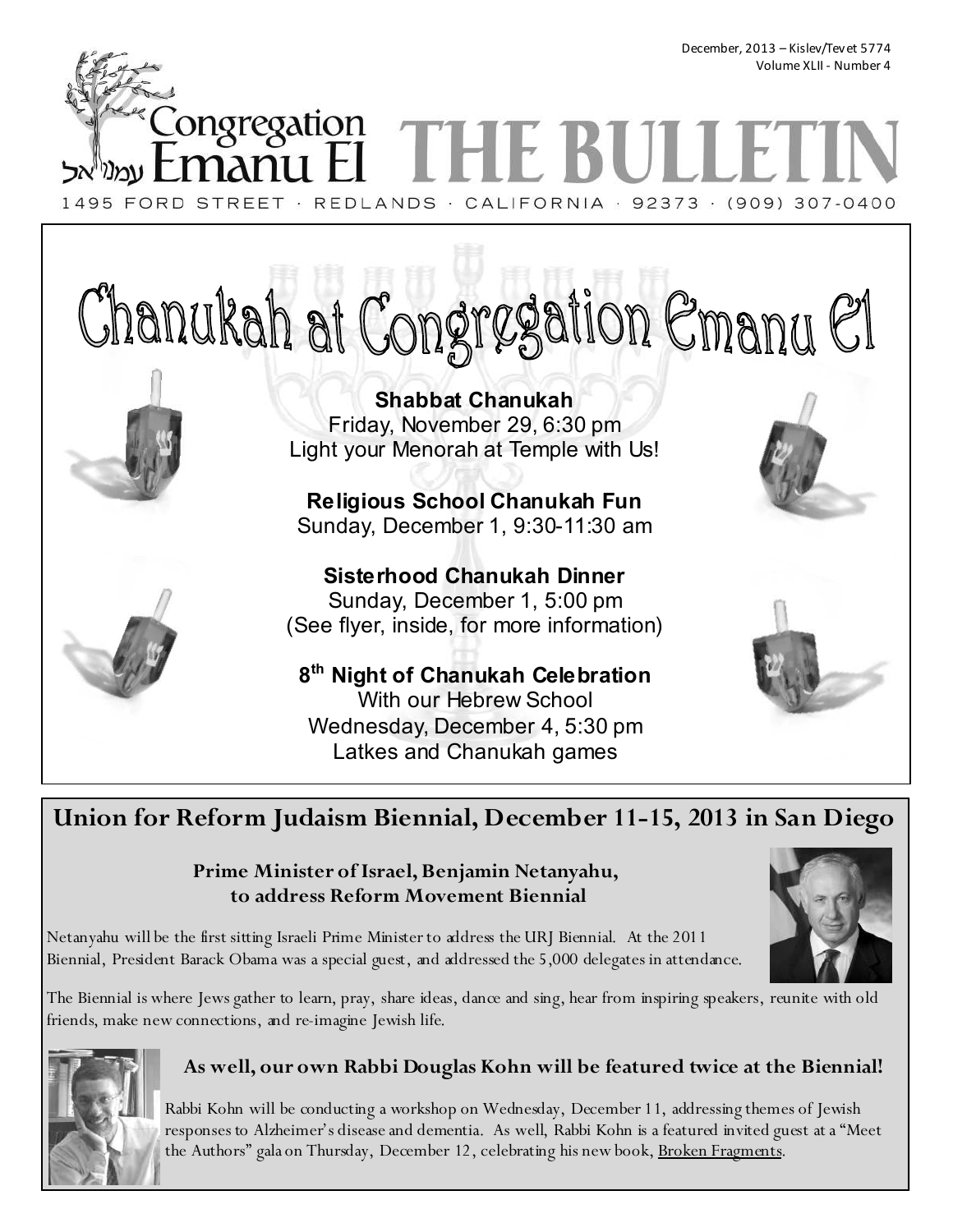# **EREV SHABBAT SERVICES**

### **December 6, 2013, 7:30 p.m.**

Erev Shabbat Services led by Cantor Bern-Vogel and Rabbi Douglas Kohn. Volunteer Choir participates in Services. *In Our Own Words* speaker will be Dr. Justin Lev-Tov. Oneg Shabbat sponsored by Sisterhood follows Services.

### **December 13, 2013, 6:45 p.m.**

Erev Shabbat/Family Services led by children from the School for Jewish Living. Shabbat Dinner precedes Services at 6:00 p.m. Oneg/Desserts following Services sponsored by SJL families.

## **December 20, 2013, 6:30 p.m.**

Erev Shabbat Services led by Rabbi Douglas Kohn. Snack & Shmooze preceding Services hosted by Francesca and Stuart Sweet.

## **December 27, 2013, 6:30 p.m.**

Erev Shabbat Services led by Rabbi Douglas Kohn. Snack & Shmooze preceding Services.



# **SHABBAT MORNING SERVICES**

### **December 7, 2013, 10:00 a.m.**

Shabbat Services led by Cantor Jennifer Bern-Vogel and Rabbi Douglas Kohn. Shabbat VYiggash, Genesis 44:18-47:27; Haftarah: Ezekiel 37:15-28. Kiddush following Shabbat Services.

## **December 14, 2013, 10:00 a.m.**

Torah Study Only—NO Shabbat Services—led by Jose Mendez. Shabbat Vay'chi, Genesis 47:28-50:26; Haftarah: I Kings 2:1-12. Kiddush following Shabbat Torah Study.

### **December 21, 2013, 10:00 a.m.**

Shabbat Services led by Rabbi Douglas Kohn. Shabbat Shemot, Exodus 1:1-6:1; Haftarah: Isaiah 27:6-28:13; 29:22-23. Kiddush following Shabbat Services.

## **December 28, 2013, 10:00 a.m.**

Torah Study Only—NO Shabbat Services. Shabbat VaEira, Exodus 6:2-9:35; Haftarah: Ezekiel 28:25-29:21. Kiddush following Shabbat Torah Study.

**"Snack & Shmooze" 6:00 p.m. prior to 6:30 p.m. Erev Shabbat Services. Shabbat Morning Services and Shabbat Torah Study Saturday mornings at 10:00 a.m.** 

# YAHRZEITS

.

The Yahrzeits of the following whose names are inscribed on the Wall of Perpetual Memorial will be observed in December:

### **December 6-7, 2013**

Louis Guttman Sam Smolensky Benjamin Gilbert Margurite Spears Kate Hirsch Ann Miller Herbert Anker Joann Alsing Leon Penso Morrie Krupnick George Siddel Ruth Becker Lea Sosnowicz Flora Goldstein Max Levin I. Dave Bachman Lester Pollen Annie Swedlove Bertha Weinberg Alan Schwartz Joseph Serlin Louis Sussman Philip Philipson Sylvia Barth Leslie Harris

Geraldine Kronick Albert Weiss Sally Fox Benjamin Nordman Roger Krupnick Esna Cohen Jacques Zagha Hymen Blumenthal Matilda Siddel Josephine Coleman Claire Gottlieb

### **December 13-14, 2013**

Abraham Starr Matthew Raynes Arnold Levine Anna Magid Janet Bercovitch Kathryn Robbins Aaron Meyers Joan Simon Rose Grossman Sophye Outevsky Eva Berman Morris Shane Theodore Cohen

Aaron Fohrman Barbara Lanthier Robert Wenker Albert Goodman Paul Brownstein Alyce Sentob Friedenberg Rachel Harris

### **December 20-21, 2013**

Annette Shane Jean Moss Beatrice Walder Nathan Sabbath Jack Rouse Gussie Rouse Rose Ernstein Rabbi Bernard Zeiger W. Stanley Abramson Rose Rubel Daniel Marcus Esther Fox Tillie Shane Rose Eliot Sally Brin Jerome Swedlove Sam Fox Anna Lazar

Avrum Sperber Lillian Sutton Pauline Forman Aaron Kattan Rosalind Skolnek Al Lavitt Harry Mathews Hugo Blum Victor Safford

### **December 27-28, 2013**

Lester Meyer Isadore Press Judith Rothstein Sypera Wilkin Max Berman Henry Offe Morris Wiseman Samuel Halpern Mickel Rappaport Herman Roshwald Henrietta Goodman Henry Weinberg Dora Snyder Blanche Meyers

Decie Londoner Melville Harris Betty Lytle Evelyn Press William Burnett Harry Abber Jordan Patrovsky Esther Levin Norman Ernstein Rose Greenwood Ruth Mathews Samuel Haydis Ruben Joseph Faye Kaplan Benjamin Grossman

Note: Should you have a loved one whose name you also would like to have read from the bema, please call the Temple Office.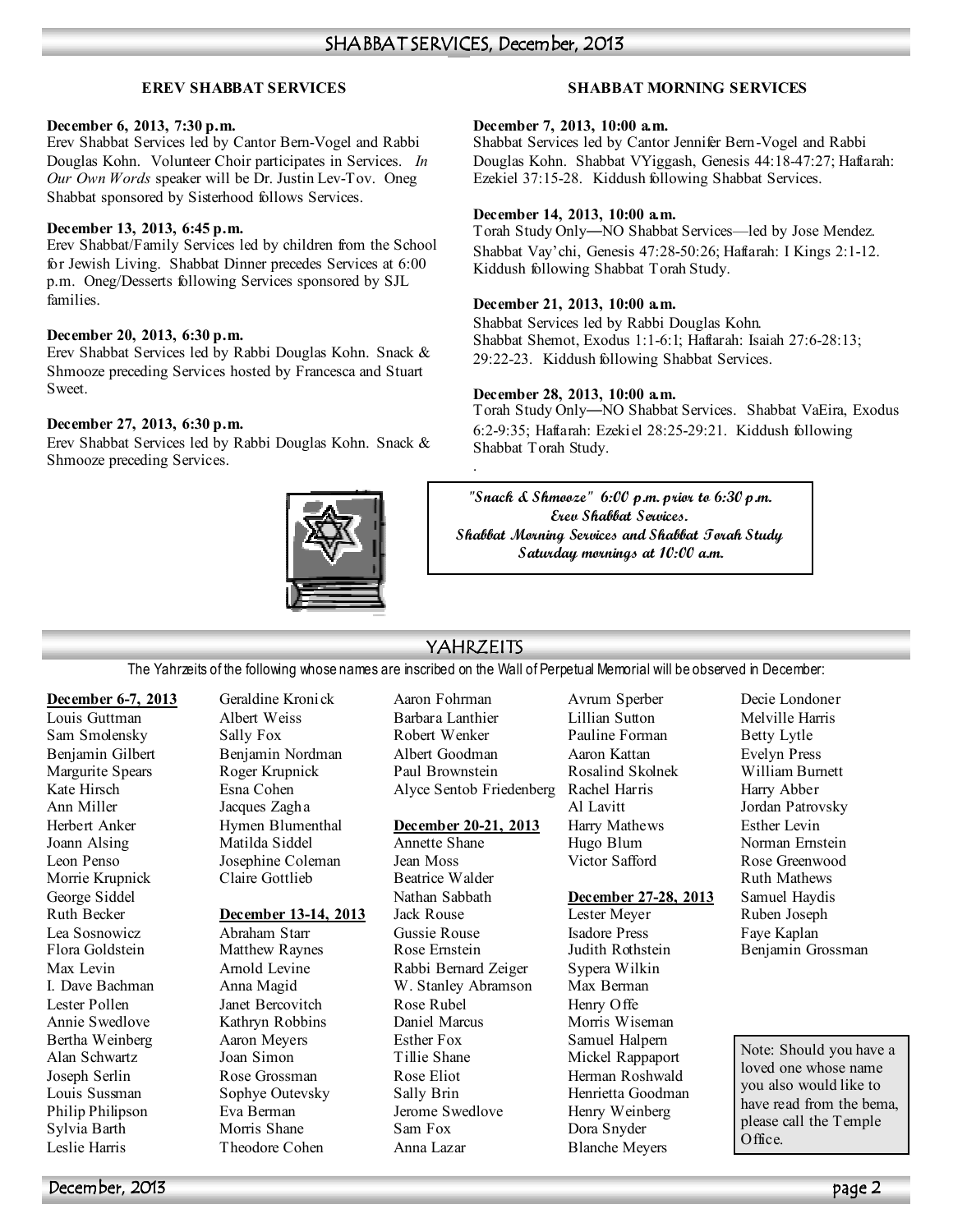# FROM OUR LEADERS



**2013 URJ Biennial Convention** 

Dear Friends,

As you noted on the cover page of this Temple Bulletin, shortly the Reform Movement will assemble thousands of its leaders and thinkers and visionaries for our National Biennial Con-

vention, this year conveniently located in nearby San Diego.

I have been privileged to attend every Biennial since 1991, and to participate as a speaker , workshop leader or featured guest in every Biennial since 1997. It is a wonderful honor to help lead or contribute to our Movement. In truth, some of the finest Jewish leaders I have met, anywhere, have been those with whom I have served in various URJ capacities, and those who function on the national scene are truly special individuals.

I look forward to returning with new ideas, new melodies, and new projects to report. As well, I expect to bring back hundreds of brochures, proposals, reports and more that may be applicable to Congregation Emanu El. But mostly, I appreciate returning having steeped myself in Torah and learning with our greatest minds, and adding a thought, or two, of my own.

We have about a dozen CEE members attending the Biennial. Ask any of us how it was, and get ready for a long answer!

*Rabbi Douglas Kohn* 



Dear Friends:

I am quite happy to report on two very successful fund raising efforts; one for the greater community and one for Congregation Emanu El. Thank you for helping us raise \$1,200 for turkeys to be distributed to the needy by Cornerstone Compas-

sion Center. Every year I delight in providing our assistance to pastor Robin Hyde so that he may feed a hungry crowd on Thanksgiving. Also, please give a huge thank you to Steve Levine and Margie Orland, along with their Autumn Gourmet Spectacular Committee, for raising upwards of \$25,000 for our Congregation. They orchestrated a beautiful event attended by about 130 temple members and community guests who enjoyed spirited auctioneering provided by Martha Green and David Cohen. Check out the photos from this event our website photo gallery!

As a reminder, please help us provide food for the needy on a year round basis. There are two ways you can help: 1) Place non-perishable food items into the large blue bin located in the very front of the Temple Office or 2) Mail us a check payable to Congregation Emanu El with "Food for the Poor" noted in the memo section of your check. Pastor Robin, from Cornerstone Compassion Center, periodically picks up the food and I also use your funds to provide him with Stater Bros. gift cards for the needy.

*Roberta Darrow,* Temple Administrator

*How Do You Do Shabbat?* What makes it special for you? With the many responsibilities and obligations we all have in our busy lives, are you able to find a way to give Shabbat some special meaning? For orthodox Jews, this is a no-brainer. The laws and customs of keeping Shabbat or being *shomeir Shabbat* are clearly defined in the Torah and countless books and commentaries.



As a reform Jew, I know that I can choose – to " do" or *not* "to do." We have all the choices we could dream of – is that always such a good thing? I was raised as a very liberal Jew – connected to the synagogue, major holidays, youth group, choir - but other interests and activities often took precedence. One of the reasons I was drawn to becoming a Cantor was because I wanted Judaism to serve as a deeper framework of my own life, in addition to guiding others on their spiritual paths. Since moving to Los Angeles, being with my in-laws on Shabbat has become a very special time for our family. We always 'make' Shabbat at home on Friday nights, often with other family and friends, or just simply the three of us.…On Saturday, walking to and from Ira's parents, Martin  $&$  Sylvia, for Shabbat lunch is an important time for  $us - to$  laugh, to delight in the beauty of unusual flowers and succulents, to be silly, to have serious talks… Sharing the prayers, traditional meal*, zemirot* (Shabbat table songs) rousing versions of Birkat Hamazon followed by rummy cube tournaments will help to build lifelong memories and a Jewish identity for a still wide-eyed, impressionable ten year old….

# *Cantor Jennifer Bern- Cantor Jennifer Bern-Vogel*

# *From our Temple President*

Our Autumn Gourmet Spectacular was an exciting evening and so much fun. I hope you were there and enjoyed the great views from our hilltop, spirited bidding, and tasty food and drink. A big Todah Rabah to the AGS committee for organizing this event. Also, special thanks to Martha Green and David



Cohen for leading us in another success ful fund-raising event.

The month of December brings us to the Union for Reform Judaism's Biennial convention in San Diego. There are a number of congregants who will be attending during the week of December 8. Michele and I will attend on the 13<sup>th</sup> and 14<sup>th</sup> and look forward to joining many other reform Jews from all over the country in celebrating Shabbat services that Friday and Saturday. As you receive this bulletin there is still time to sign up. Please join us if you can.

Soon we will welcome a 'new addition' to our Sanctuary. The family of Rena Uffer (Z"l) has graciously donated her 'baby' grand piano to the Temple. This beautiful instrument will further enhance our musical experience and we thank the Uffer family for this generous donation. As you do your own estate planning, please keep your Temple in mind. Your thoughtful gift will be appreciated by the congregation for years to come.

As we approach the end of the standard calendar year I want to wish you and your family a Happy New Year. May it be a healthy and prosperous one.

*Paul Zipperstein,* Temple President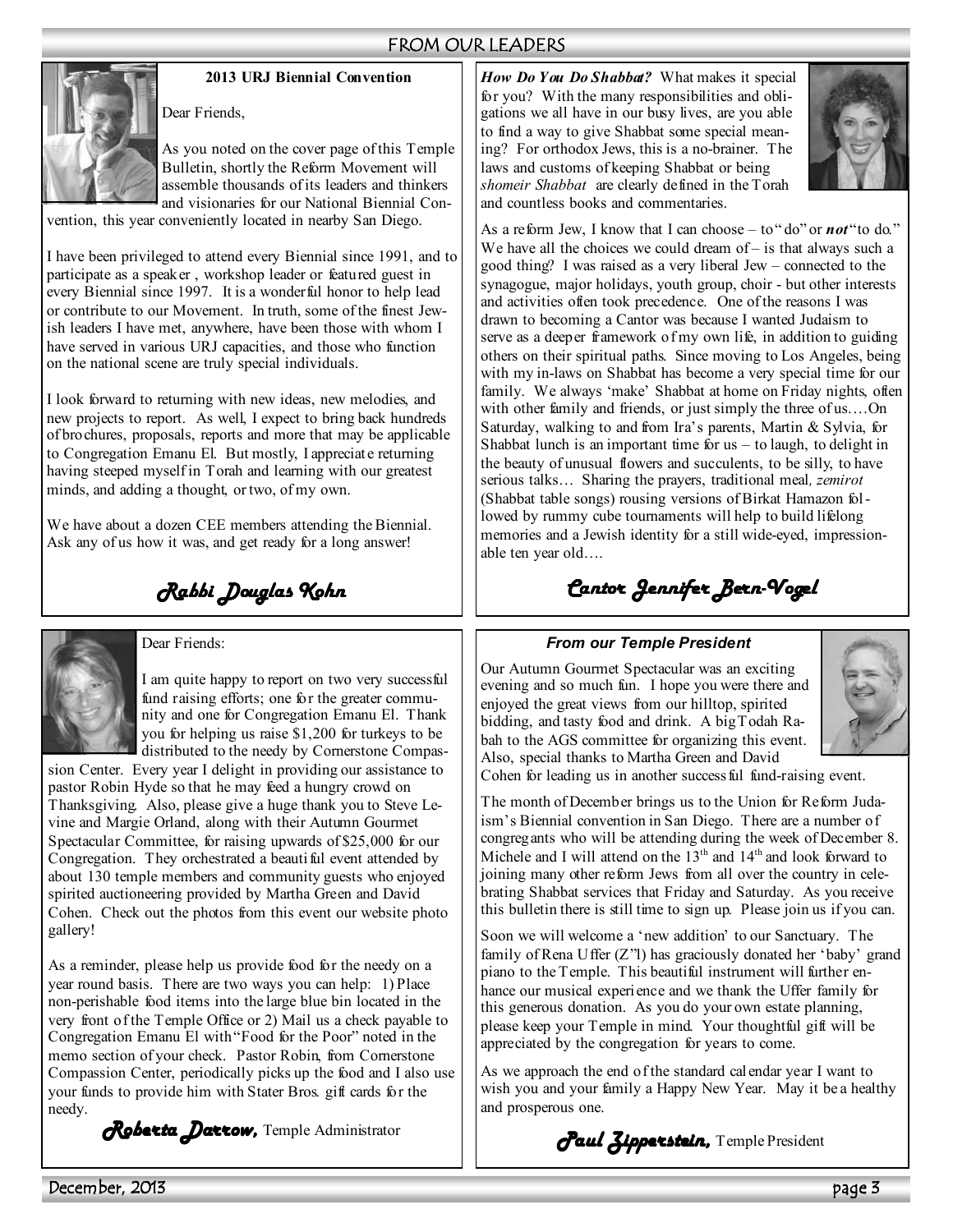*Welcome! The Congregation welcomes the following* 

*new members to our Congregational Community* 



**Dr. Marshall Hankin** 

*May your affiliation with Congregation Emanu El be fulfilling and meaningful*

# *In Memoriam*

*The Congregation notes with sorrow the recent deaths of ….* 

**Milton Robin**  Predeceased by his wife, Dorothy Father of Brian Robin

**Sallie Peters**  Predeceased by her husband, Abe Mother of David, Ricki, Kim and Tony

*Mazal Tov! The Congregation extends a Mazal Tov to …* 

**Jacqueline Guzik**  on the birth of great -grandson, Zachary Dov Sherman Born to parents, Rabbis Nicole Guzik and Erez Sherman Brother of Annie Sherman and grandson of Ellen & Harvey Guzik

> **Jill Weissman**  and her family on her conversion to Judaism





# **Discussion Group Schedule**



**Banning Sun Lakes Discussion Group**  December 17, 7:30 p.m.

# **year End Giving<br>A Win-Win**

By Jeff Spears

As the secular year comes to an end, many review their tax situation especially with regard to charitable giving. One great way to support your chosen non-profits (we hope Congregation Emanu El is at the top of your list), is to donate appreciated stocks or mutual funds instead of cash. Donating appreciated securities *directly* rather than selling the assets and then donating the cash proceeds is one of the best and easiest ways to maximize your giving while paying less in taxes. You get to keep more of your hard earned money while giving more to the Congregation.

This is how it works. As long as you've held the security for longer than one year, the tax laws allow you to deduct the full Fair Market Value of the donated security **without having to pay one cent of Capital Gains tax** on the appreciated amount. The Congre-

gation receives the entire amount of your donation, instead of the amount left after you pay Capital Gains taxes. You pay no taxes on the gain in value of the security**. It's a win-win!** 

Donating securities directly to the Congregation is a great way meet and or increase your commitment to the Capital Campaign. It's also a great vehicle to support the Temple's general fund.



Please keep your Congregation in mind, as you plan your year-end giving.



# **T.Y.G.E.R.**





 The month of November was a true success for TYGER! We took a trip to L.A. to do some Hanukkah shopping as well as have lunch at Canters Deli, and the car was filled to capacity! The students who attended had a great time, and everyone truly bonded with each other. We also prepared a Thanksgiving dinner for the homeless and passed it out directly to those in need.

 For the month of December, TYGER will be helping Sisterhood with a toy drive! Please bring unopened toys for children of all ages to the temple by Sunday, December 15th. During the holidays, it is important that we think of those less fortunate. On Saturday, December 7th, TYGER members have the opportunity to travel to Wilshire Boulevard Temple for an all-night event! The cost is \$50 which includes dinner, bowling, ice skating, and laser tag! RSVP for this event by Wednesday, December 4th. On Sunday, December 22nd, TYGER will hold our event in the snow! We will be going to Mountain High for some snow tubing!! We will be leaving Temple at 9AM and returning around 6PM. Cost for the event is \$35 for unlimited snow tubing. Please bring money for food.

 I would also like to thank Sisterhood and Congregation Emanu El for sponsoring five TYGER students to attend the NFTY Fall Kallah. The scholarships which you provided are greatly appreciated!

TYGER wishes your family a happy and healthy holiday and New Year.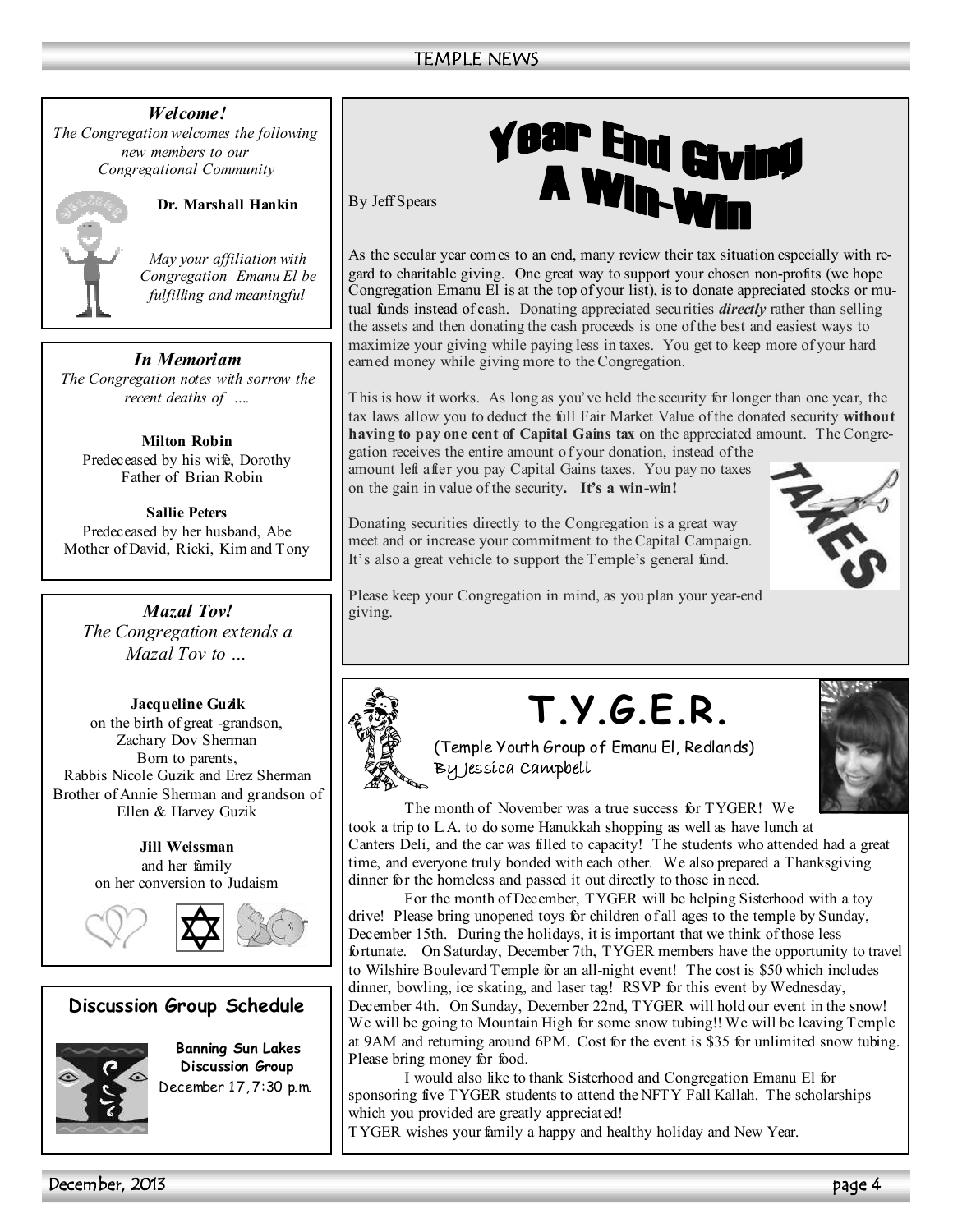# **School News**



We had a marvelous turn out for the Family Shabbat Service on Friday, November 15 with roughly 50 participants including

families and their children. Instead of our normal potluck dinner, our parent volunteers provided an Israeli style family dinner which was a delicious feast. I would like to thank them, especially Karyn Lehmann, for all of their hard work and effort to make this a truly memorable event. Once again, our SJL students from Aleph to Dalet sounded wonderful performing on the bema. I am looking forward to our next Family Shabbat Service scheduled for the evening of Friday, December 13. If you have not attended a Family Service, I encourage you to come and see all of the great things our students and families are doing to support our school.

On Sunday, November 17, representatives from Camp Mountain Chai, located near Angelus Oaks, gave a presentation to our SJL students about the various summer programs they offer to Jewish youth. Many students, including their families, were excited to take full advantage of the programs available. Several of our SJL alumni have attended the camp and enjoyed their experiences. If you or your children are interested, please contact my office and I will provide you the camp information packet.

Our biggest fundraiser of the year, the Barnes and Noble Bookfair, took place on the afternoon of Sunday, November 24, at the Citrus Plaza in Redlands. We had many people attend and buy gifts for their friends and families. Our temple choir and students, along with Jerry Ripley, our choir director, regaled participants with a variety of Hanukkah songs and several other volunteers helped with gift wrapping, lighting the menorah, and dreidel games. I would like to thank all of them for coming out and showing their holiday spirit.

*Continued in next column….* 

\AAAAAAAAAAAAAA

# Religious School Closure Schedule

Due to the Winter Break, SJL will be closed for vacation on the following dates:

Sunday, December 22, 2013 Wednesday, December 25, 2013 Sunday, December 29, 2013 Wednesday, January 1, 2014

School resumes on Sunday, January 5, 2014

# Help Distribute Food To The Needy This Holiday Season



Volunteers are needed to help sort food packages for the hungry at the holiday season, coordinated by the Community Action

Partnership. Volunteers are welcome on various dates in December at the CAP offices, 696 S. Tippecanoe Avenue, San Bernardino. Call either Rabbi Kohn, or Rebecca Hoggarth, at the CAP, 723-1593, if you would like to help.

# …….*School "ews Continued*

As I write this message. Hanukkah will be soon upon us (commencing on Thanksgiving, no less!) I wish you all a safe and happy holiday with your friends and families!

*Setting an example is not the main means of influencing others; it is the only means. ~Albert Einstein*

*Greg Minton Greg Minton* 

SJL Administrator (909) 307-0400 ext. 105

MAAAAAAAAAAAAAAA

# *Introducing:*

# *In Our Own Words In Words*

*A New Feature of Shabbat Services* 

*Starting last month, a new feature has been added to some Friday night Erev Shabbat Services. At select services, a Congregant will be invited to present his or her ideas on the meaning of Jewish community, or what he or she envisions community to be. (For Service Schedule, see page 2 of the Bulletin). This will be a rich opportunity for Congregation Emanu El to learn from and get to know one another. This project has been developed with our Membership Committee.* 



*December 6 6 In Our Own Words* speaker: *Dr. Justin Lev- Dr. Justin Lev-Tov*



Temple Board of Directors Meeting

# **December 19, 2013, 7:00 p.m.**



All Temple members are invited to attend and participate in the discussions regarding managing our Temple.

December, 2013 Page 5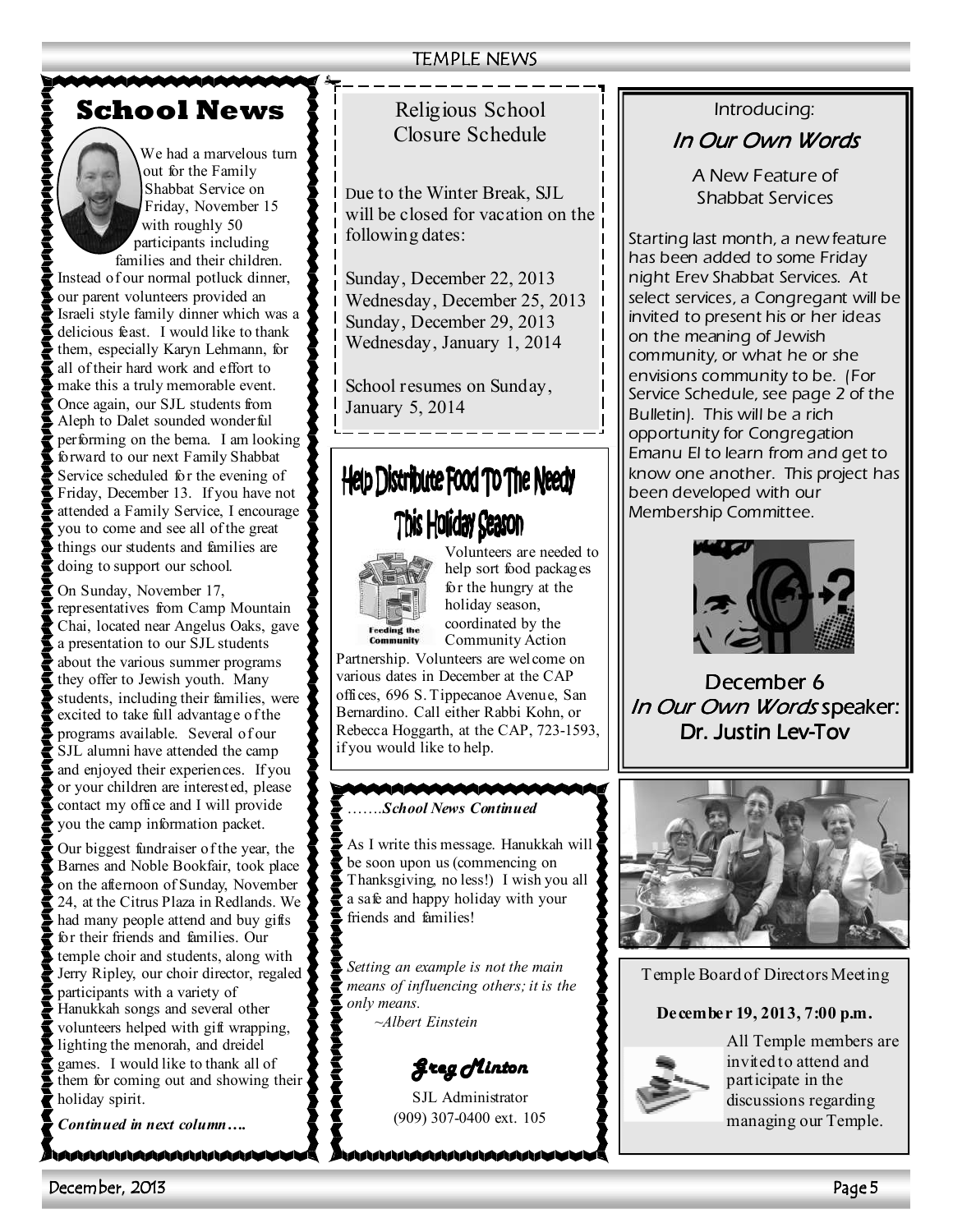# SISTERHOOD and more ...

# *The Wonderful World of Sisterhood!*



Tikun Olam: "Repairing the world" or social action is the Reform movement idea that our purpose as Jews is not just to follow the Jewish laws and traditions but to repair what is broken in the world around us. Reading an article about the direct connection between Reform Judaism and Tikun Olam was an "Ah Ha" moment for me. I don't always follow Jewish laws but I do feel compelled to carry on traditions and share them with my family. I feel a strong push or pull, if you will, to make our own community better and more fulfilling for everyone.

For Reform Jews, the importance of working individually and collectively toward a better world is important to our understanding of what it means to be an active Jew. Who do you think this sounds like? Our Sisterhood, for sure! I think it is apparent in how we plan our activities and our social action projects. We choose projects large and small that help many and the few. Repairing our world, making sure our kids go to camp, making blankets for kids in the hospital, taking goodie bags and gifts to chemo patients and making sure our TYGER kids go to NFTY events are just a few examples.

I am so proud of the growth and change Sisterhood has undergone in such a short time. For instance, the gift shop Chanukah sale was success ful and great fun coupled with our Bagel Schmooze. The Monica Piper comedy show raised \$1,700 for our Rabbi Hillel

and Rita Cohn Campership Fund. Now Chanukah has come and gone and many of us are attending the URJ Biennial in San Diego this month and representing our community. Finally, as we look forward into January and to everyone's favorite event... CASINO NIGHT RETURNS! with all the food and fun you expect from us on January 11<sup>th</sup> so invite your family and friends because it will be a blast! I hope you will join me in a in a little Tikun Olam this holiday season. Feed the homeless, work at a soup kitchen, take food and needed items to local community services organizations or simply give an elderly person a ride to temple.





WOMEN OF<br>REFORM IUDAISM

**FARS STRONG** Inspired by the past.<br>Committed to the futur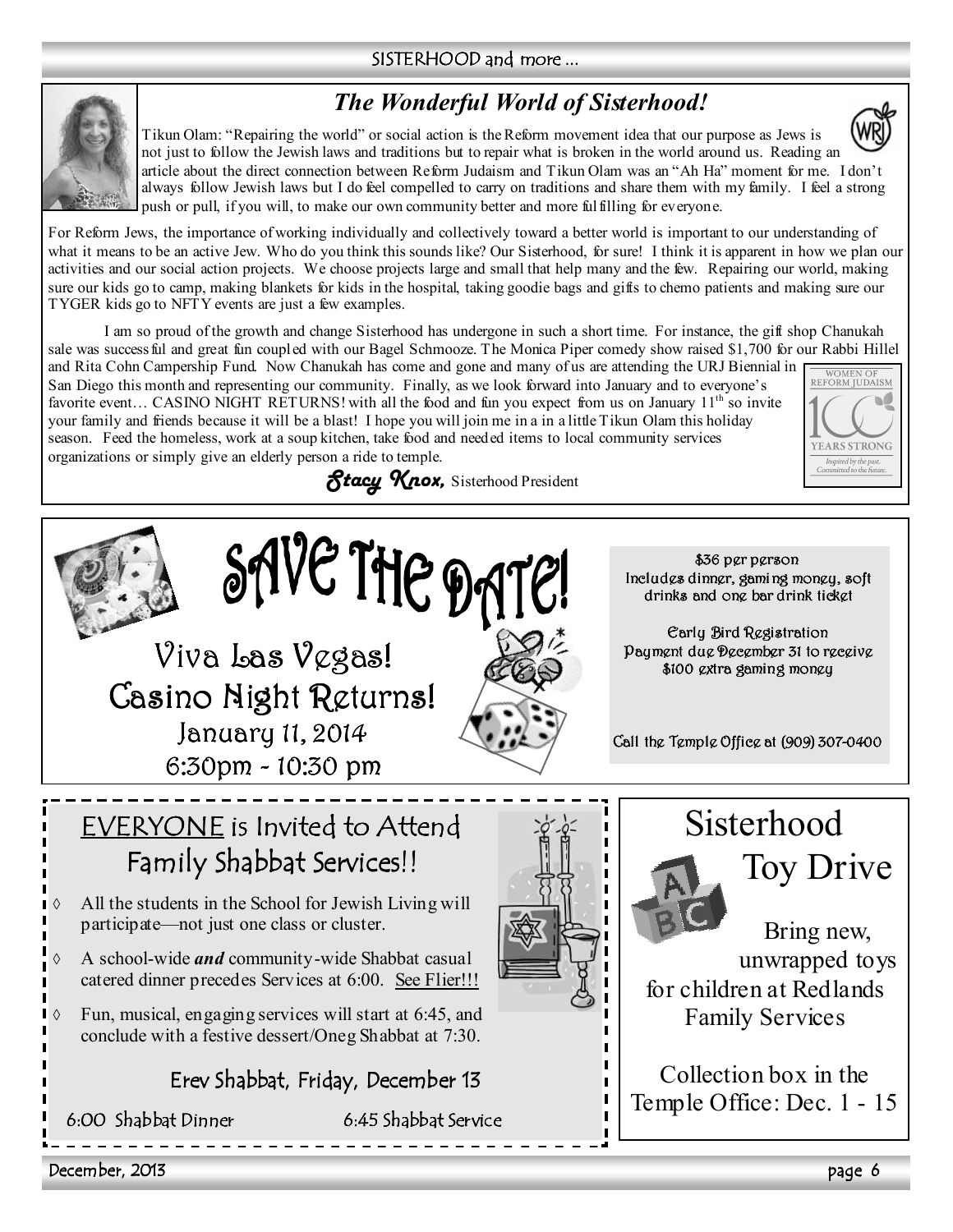# **Donations**

# **HOME OF ETERNITY CEMETERY FUND**

*In observance of the Yahrzeits of…*  **Celia Kustin** by Gloria and Max Chodak **Aaron Miller** by Judy and Morry Miller *In memory of…* 

**Milton Robin** by Gail and Joseph Zaritsky *In honor of…* 

**80th Birthday of Alan Lubic** by Helene and Mark Jacobson

## **TEMPLE FUND**

*In observance of the Yahrzeits of…*  **Thomas McAfee** by Ethel McAfee **Jarrod Autterson** by Diane Stone **Rose Burstin** by Bertha R. Fox **Flora Sentob** by Carl Mitchell **Edna Schnitzer** by Denise and Mark Schnitzer

**William Becker** by Vickie and Steven Becker

**Margaret Bender** by Diane and Dr. Donald Feldman

**William Klemtner** by Renee and Michael Kress

**Lily Drantch** by Bertha R. Fox **Simone Keir** by Ralph Phillips **George Phillips** by Ralph Phillips **Jack Murray Lampel** by Anita and Stanley

Mishook

**Sgt. Jacob Fletcher KIA Iraq 2003** by Vickie and Steven Becker **Sol Wallach** by Phyllis Sweet **Herbert Lubell** by Jeffrey Lubell **Max Hanover** by Marsha and George Hanover, Marylou and Norman Hanover **Celia Mishkin** by Betty Zelman **Jerome Swedlove** by Caroldyne Swedlove **A1C Keir Johnson** by Gary Schwartz **Ben Amdursky** by Harriet and Ray Briant **Harry Leviant** by Ellen Weiss **Max Bitker** by Ellen Weiss **Jacques Zagha** by Marco Zagha and Family Nathan **Zelman** by Janet and William

Zelman **Ruben Joseph** by Thelma Press and Family **Annie Swedlove** by Caroldyne Swedlove *In memory of…* 

**Milton Robin** by Esther Weitzman *In appreciation of…* 

**Rabbi and Cantor for the Blessing and**  Naming of Noah Michael Swant by Ellen Weiss

*In honor of…* 

**Naming of Noah Michael Swant** by Stacy and James Knox

**Jill Weissman upon her choosing Judaism** by Sheri Maltzman

# **SISTERHOOD PULPIT FLOWER FUND**

*In observance of the Yahrzeits of…* **Thomas McAfee** by Ethel McAfee **Margaret Bender** by Diane and Dr. Donald Feldman

**Celia Kustin** by Annette and Lawrence Novack

**Edith Abramson** by Rita Serlin **Rebecca Steinberg** by Janice and Alvin Ellman

**David Ellman** by Janice and Alvin Ellman **William Klemtner** by Renee and Michael Kress

**Leslie Hubbard** by Rita Bramhall **Rose Fremland** by Rita Serlin **Jack H. Fremland** by Rita Serlin **Israel Gold** by Roberta and Dr. Philip Gold

**Claire Gottlieb** by Beverly and Kenneth Irom

# **RABBI'S DISCRETIONARY FUND**

*In observance of the Yahrzeits of…*  **Bertha Silverman** by Rhoda Stahlberg **Melvin Silverman** by Rhoda Stahlberg *In appreciation of …* 

**Rabbi officiating at the Bar Mitzvah of Ben Hiller** by Cathy and Clifford Hiller

### **CANTOR'S DISCRETIONARY FUND** *In appreciation of…*

**Cantor officiating at the Bar Mitzvah of Ben Hiller** by Cathy and Clifford Hiller *In memory of…*  **Charlotte Upper** by Margene Upper DeVeaux

# **CAPITAL CAMPAIGN FUND**

*In memory of…*  **Adam Smith** by Law Offices of Jeffrey S. Raynes *In observance of the Yahrzeit of…*  **Eleanor Blumberg** by Ronald S. Blumberg *In honor of…*  **49th Wedding Anniversary of Margy and Orville Spears** by Donna and Greg Spears, Heidi Nimmo and Jeffrey Spears

# **MORTON ARONOFF ENDOWMENT FUND**

*In honor of…*  **Birthday and Retirement of Michael Kress** by Cherrie and Ronald Lubey **Birthday of Beverly Irom** by Cherrie and Ronald Lubey **Birthday of Paul Shimoff** by Cherrie and Ronald Lubey

BUY SCRIP FOR<br>HOLIDAY GIFTS

pending Yahrzeit.

CALL NICOLE IN THE TEMPLE OFFICE TO CHECK AVAILABLE INVENTORY:

**Birthday of Pat Washington-Daniels** by

**BERNICE BERENBAUM KITCHEN** 

**25th Wedding Anniversary of Michelle and Dave Williams** by Tobi Schwartz

Contact Roberta in the Temple Office to make pre-need arrangements for the Wall of Perpetual Memorial. When a name is placed on the Wall of Perpetual Memorial it is included in each year's Book of Memory, is read aloud each year on the Shabbat closest to the Yahrzeit, and family members are notified of the im-

Wall of Perpetual Memorial Pre-Need Arrangements

**Sunny Rabenstock** by Cherrie and

Cherrie and Ronald Lubey *For the recovery of…* 

Ronald Lubey

**FUND** *In honor of…* 

STATER BROS KRIKORIAN TARGET GAS CARDS STARBUCKS BED, BATH & BEYOND BARNES & NOBLE AND MORE!!!!